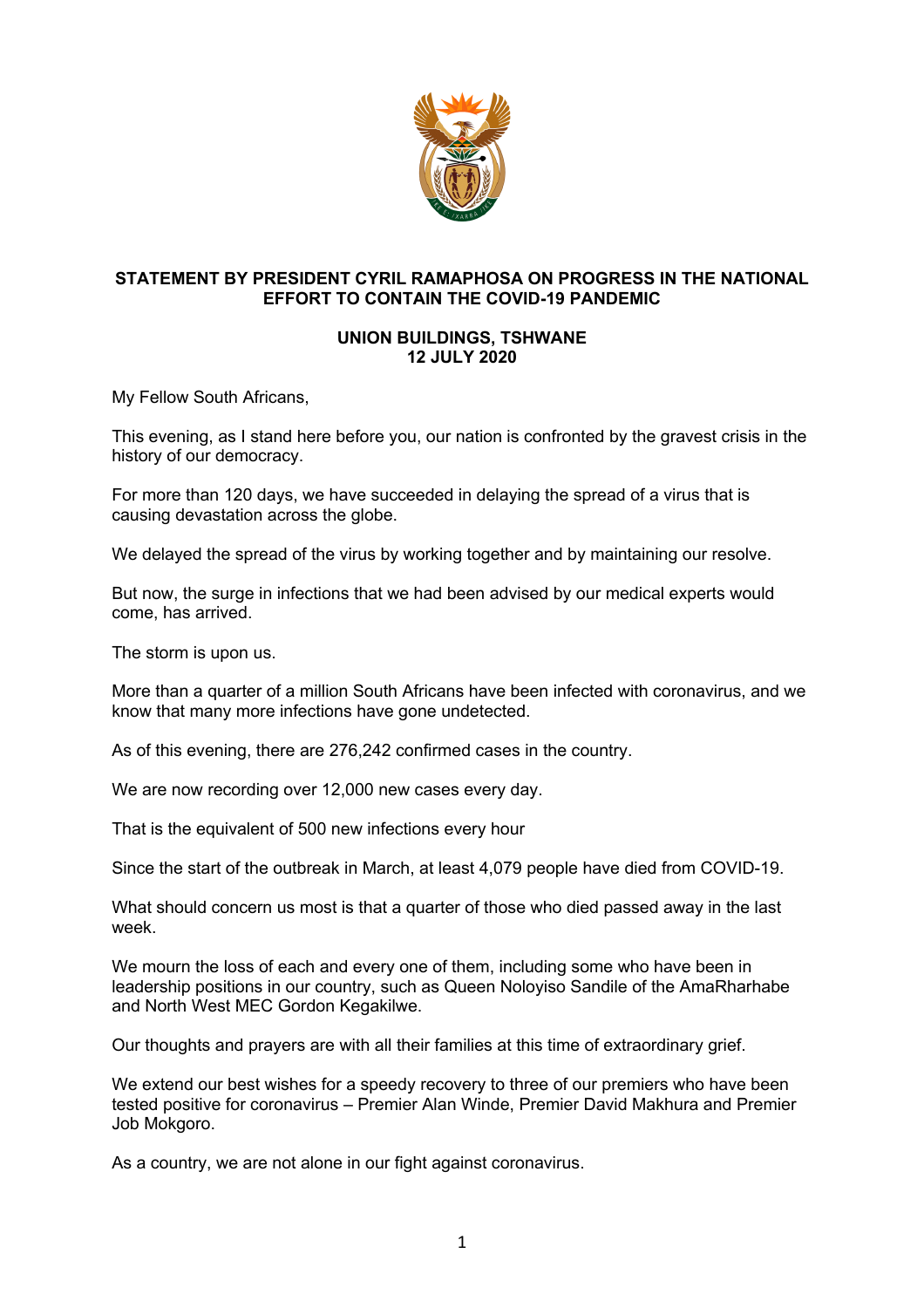Most other countries around the world are engaged in the same struggle as we are.

More than half a million people have died from COVID-19 across the world, and the total number of confirmed cases across the world has grown rapidly to more than 12.7 million.

While the surge in infections has been expected, the force and the speed with which it has progressed has, quite understandably, caused great concern.

Many of us are fearful of the danger this presents for ourselves, and for our families.

Like the massive cold fronts that sweep into our country from the South Atlantic at this time of year, there are few parts of the country that will remain untouched by the coronavirus.

The coronavirus storm is far fiercer and more destructive than any we have known before.

It is stretching our resources and our resolve to their limits.

The surge of infections that our experts and scientists predicted over 3 months ago has now arrived. It started in the Western Cape and is now underway in the Eastern Cape and Gauteng.

Gauteng is fast approaching 100,000 confirmed cases.

The Eastern Cape has passed 50,000 cases, and although the rate of transmission has slowed in the Western Cape, it will soon have 80,000 cases.

According to current projections, each of our provinces will reach the peak of infections at different times between the end of July and late September.

Yet, while infections rise exponentially, it is important to note that our case fatality rate of 1.5% is among the lowest in the world.

This is compared to a global average case fatality rate of 4.4%.

We owe the relatively low number of deaths in our country to the experience and dedication of our health professionals and the urgent measures we have taken to build the capacity of our health system which faced a number of its own inherent challenges before COVID 19.

We must remember that the most important measure of success is the number of lives we save.

More than 134,000 South Africans have recovered from the coronavirus.

Many of those who have recovered took personal responsibility for their health and the health of others, by self-isolating or presenting to quarantine themselves facilities.

Even as most of our people have taken action to prevent the spread of the virus, there are others who have not.

There are some among us who ignore the regulations that have been passed to combat the disease. They also act without any responsibility to respect and protect each other.

In the midst of our national effort to fight against this virus there are a number of people who have taken to organising parties, who have drinking sprees, and some who walk around in crowded spaces without masks.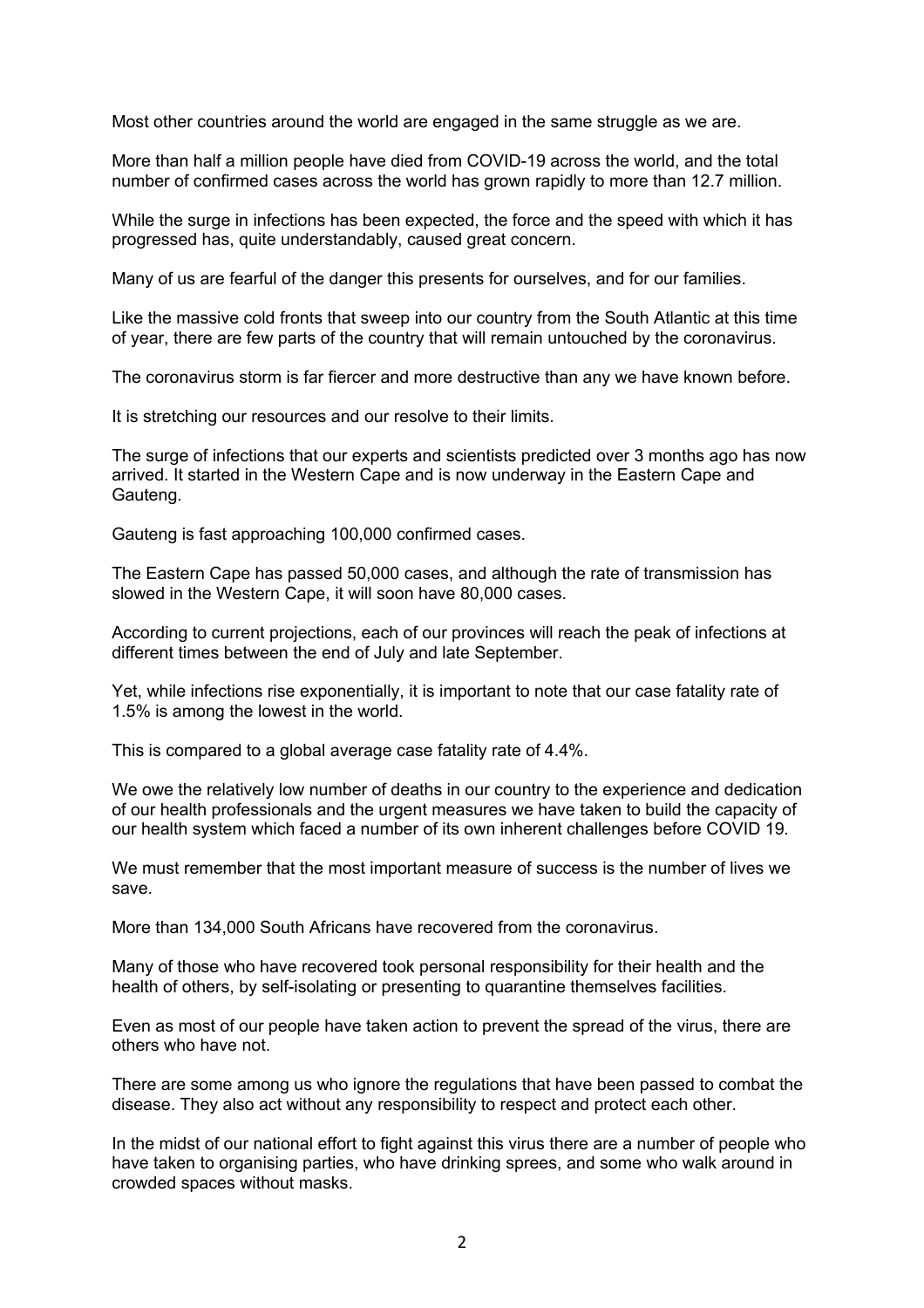Then there are some of our people who see no problem attending funerals where the number of people in attendance exceed the number of 50 that has been set out in regulations.

In some cases some people go to funerals where more than 1,000 people are in attendance.

This is how the virus is spread – through carelessness and through recklessness.

It is concerning that many are downplaying the seriousness of the virus, despite all evidence to the contrary and what we have cautioned on numerous occasions.

We now know of several tragic instances where people who have organised or attended social gatherings, including gatherings with family, have contracted the virus and have died.

In the midst of such a pandemic, getting into a taxi without a face mask, gathering to meet friends, attending parties or even visiting family, can too easily spread the virus and cost lives.

This may be a disease that is caused by a virus, but it is spread by human conduct and behaviour.

We are in the midst of a deadly pandemic and we must act accordingly, in line with the prevention measures we continue to communicate.

We are all required to be responsible, careful and compassionate.

The truth is that we are not helpless in the face of this storm.

Scientists and other scenario planners have presented us with models that project that South Africa may have between 40,000 and 50,000 deaths before the end of this year.

We must make it our single most important task to prove these projections wrong.

Through our own actions – as individuals, as families, as communities – we can and we must change the course of this pandemic in our country.

We are by now all familiar with what we need to do to protect ourselves and others from infection.

We need to wear a cloth mask that covers our nose and mouth whenever we leave home.

We must continue to regularly wash our hands with soap and water or sanitiser.

We must continue to clean and sanitise all surfaces in all public spaces.

Most importantly, we must keep a safe distance – of at least 2 metres – from other people.

There is now emerging evidence that the virus may also be carried in tiny particles in the air in places that are crowded, closed or have poor air circulation.

For this reason we must immediately improve the indoor environment of public places where the risk of infection is greatest.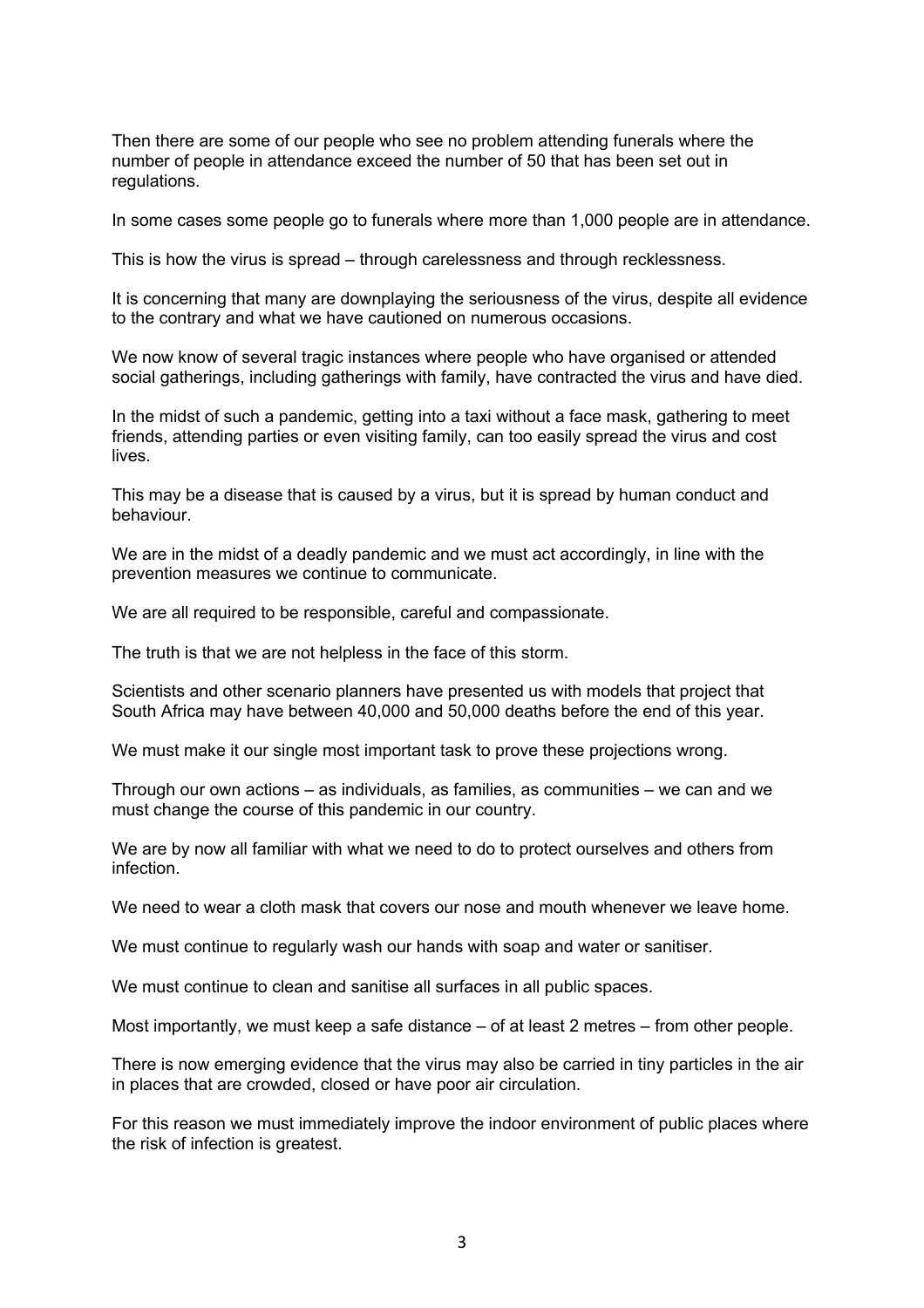We must increase natural ventilation, avoid the recirculation of air and minimise the number of people sharing the same space.

We must do this in all heath care facilities, nursing homes, shops, offices, workplaces, schools, restaurants and public transport.

We have the power within ourselves, working with each other, to limit the damage that this virus does to our people, our society and our economy.

As we confront the rapid rise in infections, as we ready ourselves for the difficult days, weeks and months that lie ahead, we need to remind ourselves of the absolute necessity of the measures we have taken.

On the advice of health scientists and experts, our decision to declare a nation-wide lockdown prevented a massive early surge of infections when our health services were less prepared, which would have resulted in a far greater loss of lives.

We knew that we could not escape the virus, but that we needed to delay its spread for as long as possible.

In the time that we had, we have taken important measures to strengthen our health response.

We have conducted more than two million coronavirus tests and community health workers have done more than 20 million screenings.

We have made available almost 28,000 hospital beds for COVID-19 patients and have constructed functional field hospitals across the country.

We now have over 37,000 quarantine beds in private and public facilities across the country, ready to isolate those who cannot do so at home.

We have secured 1,700 additional ventilators, and companies in South Africa are in the process of producing another 12,000 ventilation devices for delivery between the end of July and the end of August.

We have procured and delivered millions of items of personal protective equipment to hospitals, clinics and schools across the country to protect our frontline workers.

We have recruited and continue to recruit additional nurses, doctors and emergency health personnel.

We still have a serious shortage of more than 12,000 health workers, mostly nurses, doctors and physiotherapists.

Thanks to the contributions by business and individuals, the Solidarity Fund has invested R1.9 billion in our health response, providing personal protective equipment and other supplies for our health facilities.

It is generally known that the ultimate defence the world could have against coronavirus would be a cure or a vaccine.

A vaccine against this virus does not exist.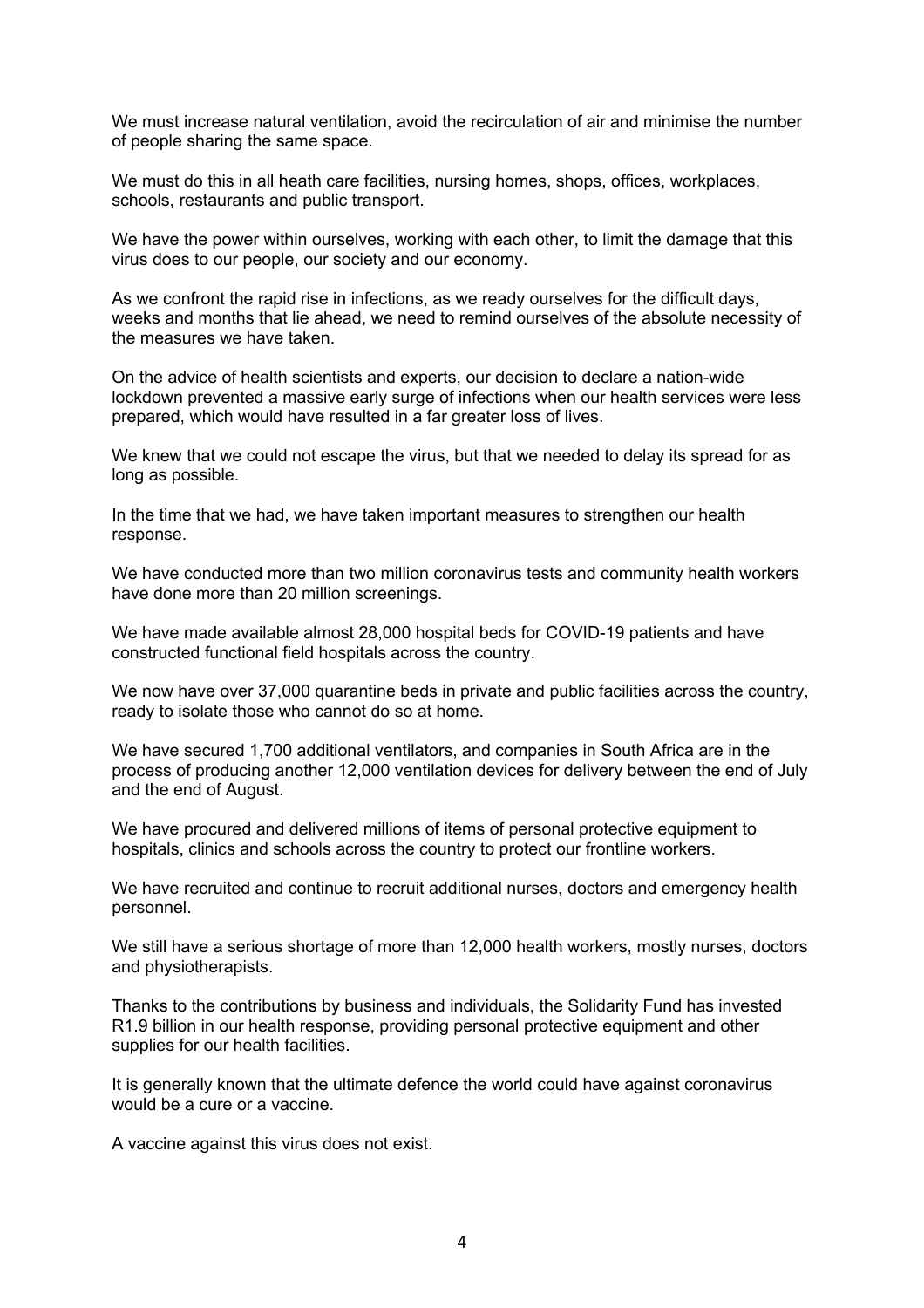South Africa has joined, and is playing an important role in, the global effort to develop vaccines and medicines to treat COVID-19.

Our country has an established vaccine manufacturing capability and expertise in the development and trial of a range of vaccines.

We continue to make progress in our efforts to deal with COVID 19, but our greatest challenge still lies ahead.

Health facilities in several provinces are already under significant strain.

We have heard of instances where people who are infected have been turned away from health facilities due to a lack of beds or essential supplies.

This is deeply worrying.

It means we have to move with even greater urgency to strengthen our strategy to manage the peak of infections.

We are focusing on a number of priority actions in the coming weeks.

Across all provinces, we are working to further increase the number of general ward and critical beds available for COVID-19 patients. This must be done.

Ward capacity is being freed up in a number of hospitals by delaying non-urgent care, the conversion of some areas of hospitals into additional ward space and the erection or expansion of field hospitals.

We are working to increase supplies of oxygen, ventilators and other equipment for those who will need critical care, including by diverting the supply of oxygen from other purposes.

Due to the lack of critical care facilities in rural areas, measures are being put in place to refer patients to better-equipped urban centres.

To deal with shortages of health personnel in some areas, we are employing more doctors and nurses and negotiating with health science faculties to deploy volunteers to provide medical, nursing, physiotherapy, pharmacy and general patient support.

I have been extremely proud to see medical students volunteering at hospitals and clinics, exemplifying the highest values of the medical profession.

I commend them for their unwavering patriotism and commitment to public service.

We are working to reduce the turnaround time for testing to no more than 48 hours.

We are introducing antibody testing for community-based surveillance to estimate the population that has been infected with this virus.

These actions together represent an extraordinary mobilisation of effort and resources.

But it is not only the health system that needs to be strengthened.

This moment of crisis requires that we mobilise society on a massive scale to confront this pandemic.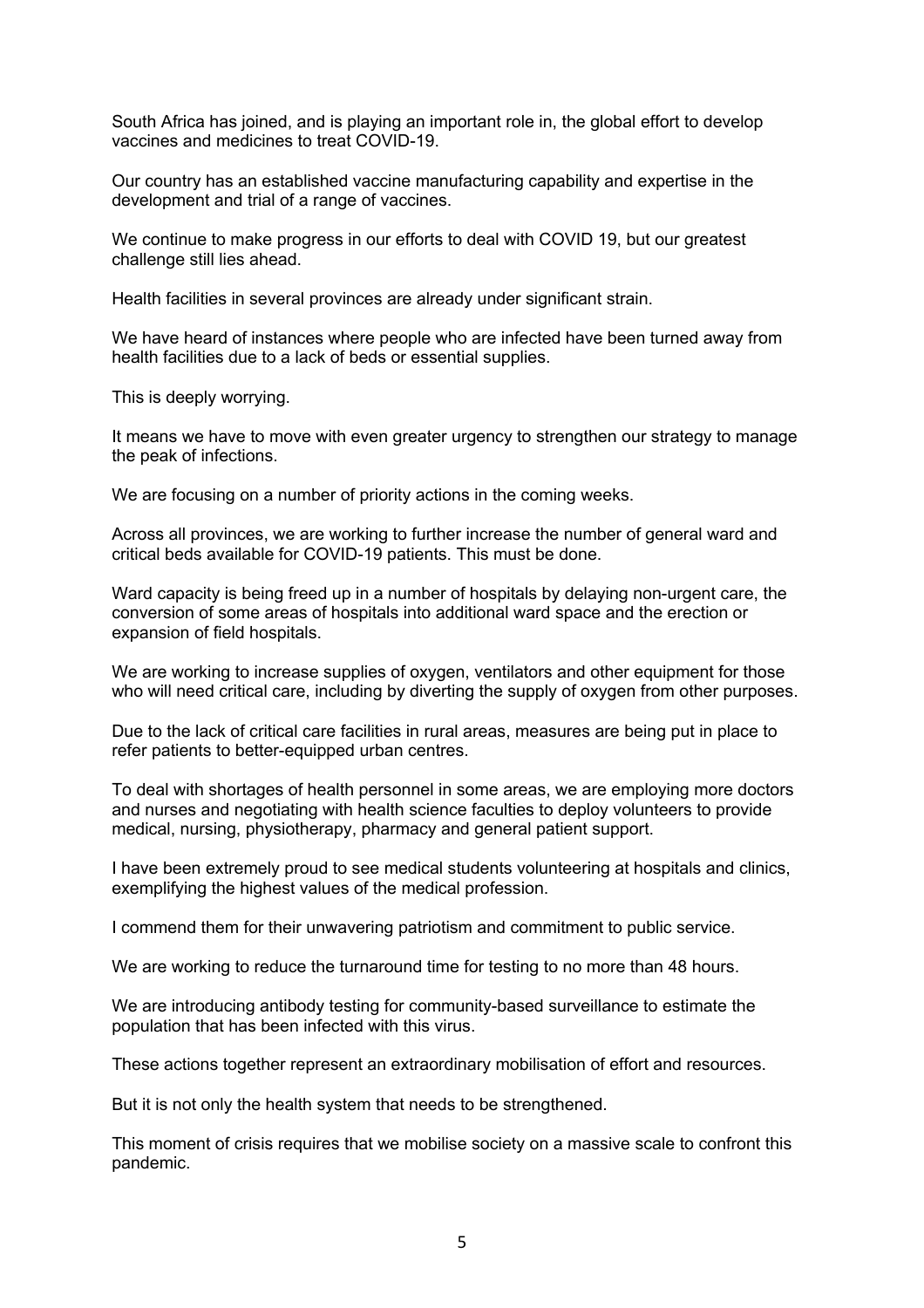We are working with traditional leaders, religious formations, civil society organisations, business associations, unions and other bodies to spread the message about prevention and care.

We need to follow the example of communities that have set up 'coronavirus forums' at a ward level to get residents involved in fighting this disease.

As government, we are deploying Ministers and Deputy Ministers to every district in the country to ensure that the local response receives the support that it needs.

They will also be initiating gender-based violence prevention programmes at district level.

A vital part of our strategy to contain the spread of the virus is to identify those people who are infected, to identify those people they have been in close contact with, and ensure that they immediately isolate themselves from others.

We know there are some people who are reluctant to isolate themselves – either at home or in government facilities – but it is essential that we do so if we are to break the chain of transmission.

Social workers need to work with them to help them secure their homes when they are quarantined.

We are deploying digital technologies to strengthen the identification, tracing and isolation of contacts, and to provide support to those who test positive.

In several provinces, those who take a coronavirus test can now receive their result via WhatsApp and provide details of their contacts through this platform.

By responding to messages from the Department of Health and providing this information, you can help to stop the virus from spreading further.

By providing a correct cell phone number and personal details when you test for the coronavirus, you can make the task of our healthcare workers easier.

If you have been in close contact with anyone who has tested positive for the coronavirus, you must self-quarantine at home or in a place of quarantine.

Similarly, you need to remain at home or in a place of quarantine while you are waiting for a test result to ensure that you do not transmit the virus without knowing it.

If you test positive for coronavirus and have diabetes or hypertension and you are short of breath, seek care at a hospital immediately.

This is the practical action we can and should take to protect those around us.

It is precisely this consideration and care towards others that will save lives.

In the light of the increased rate of infection, the National Coronavirus Command Council and Cabinet have considered returning all or parts of the country to a higher alert level, either to level 4 or level 5.

The advice we have received is that taking this step now would not necessarily achieve a significant reduction in the rate of transmission and would come at an extraordinary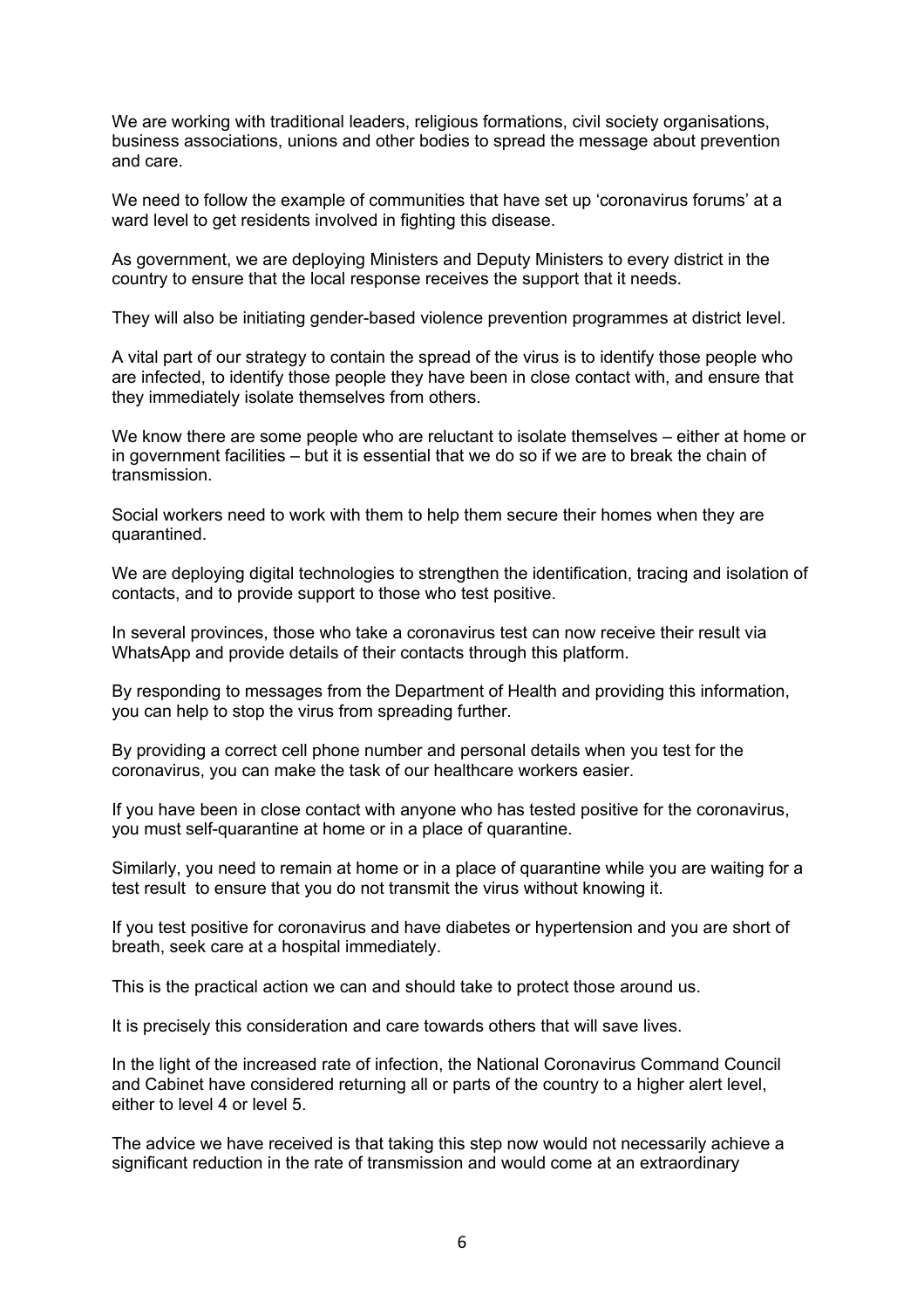economic cost, putting more livelihoods at risk and potentially causing long-lasting social harm.

As we now approach the peak of infections, we need to take extra precautions and tighten existing measures to slow down the rate of transmission.

On the recommendation of the National Coronavirus Command Council, Cabinet has therefore decided that the country will remain at alert level 3 at this time, but that we should however strengthen the enforcement of existing regulations and take certain additional measures.

In order to reduce the rate of transmission, we had earlier said that the wearing of cloth masks will be mandatory.

While many South Africans are wearing masks, there are however some among us who are not wearing masks when in public.

It is therefore important that we should enforce the wearing of masks.

Regulations on the wearing of masks will be strengthened.

Employers, shop owners and managers, public transport operators, and managers and owners of any other public building are now legally obliged to ensure that anyone entering their premises or vehicle must be wearing a mask.

All workplaces and all institutions need to ensure that there is a designated coronavirus official responsible for making sure that all regulations and all precautions are strictly adhered to.

Taxis undertaking local trips will now be permitted to increase their capacity to 100%, while long distance taxis will not be allowed to exceed 70% occupancy, on condition that new risk mitigation protocols related to masks, vehicle sanitising and open windows are followed.

As we head towards the peak of infections, it is vital that we do not burden our clinics and hospitals with alcohol-related injuries that could have been avoided.

This is a fight to save every life, and we need to save every bed.

We have therefore decided that in order to conserve hospital capacity, the sale, dispensing and distribution of alcohol will be suspended with immediate effect.

There is now clear evidence that the resumption of alcohol sales has resulted in substantial pressure being put on hospitals, including trauma and ICU units, due to motor vehicle accidents, violence and related trauma.

Most of these and other trauma injuries occur at night.

Therefore, as an additional measures to reduce the pressure on hospitals, a curfew will be put in place between the hours of 9pm and 4am.

Apart from people who need to travel to and from work or who need to seek urgent medical or other assistance during this time, everyone will be required to remain at home.

The curfew will take effect from tomorrow, Monday, 13 July 2020 at 9pm.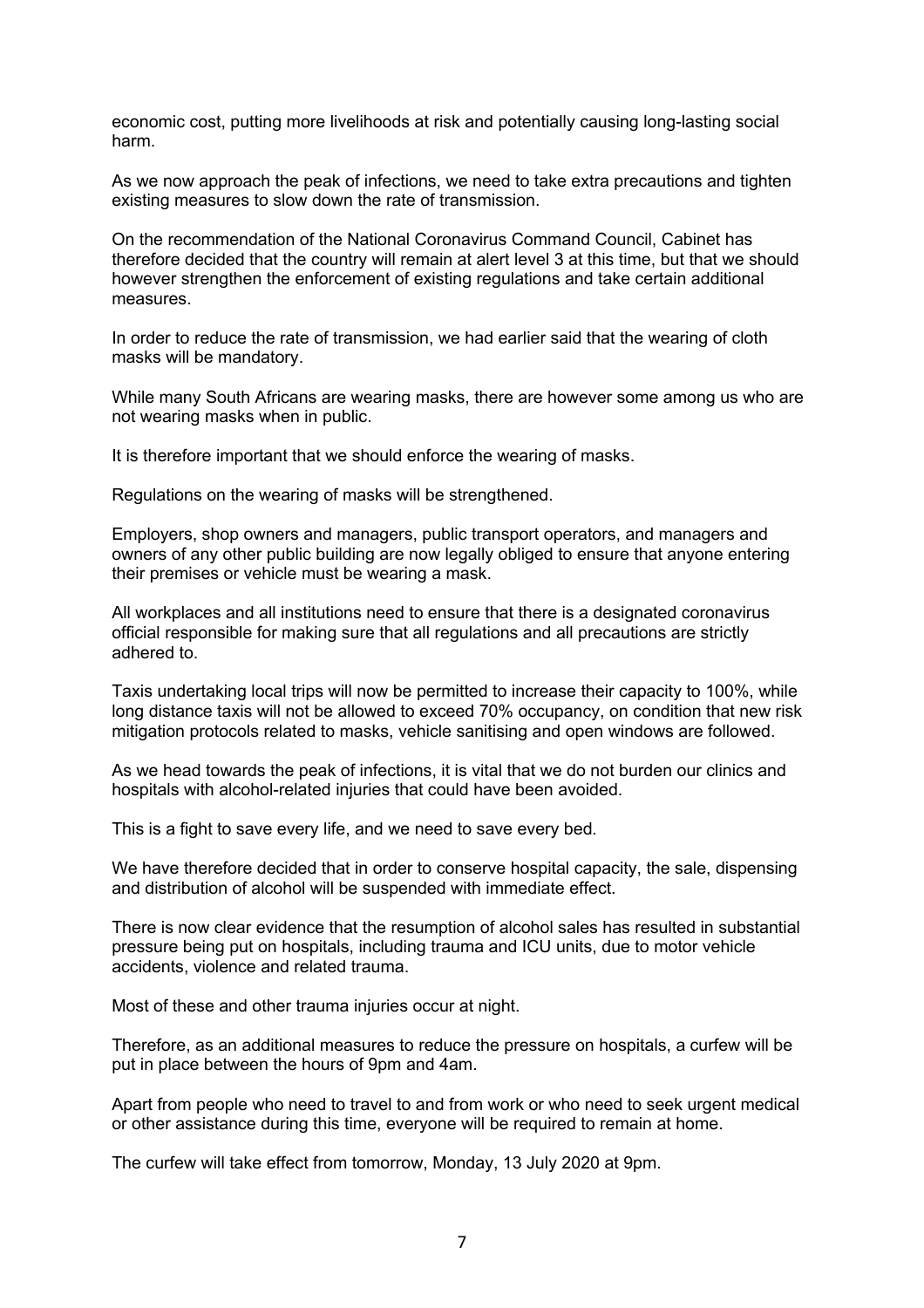We are taking these measures fully aware that they impose unwelcome restrictions on people's lives.

They are, however, necessary to see us through the peak of the disease.

At the same time, we have decided to ease restrictions on activities that pose a lower risk of infection and are important for economic or educational purposes.

As part of resuming economic activity, all auctions will be permitted subject to protocols similar to those that currently apply to agricultural auctions.

Parks will be open for exercise, but not for any form of gathering.

After careful consideration of expert advice, there are still some activities that present too much of a risk to permit at this stage.

For this reason, family visits and other social activities will unfortunately not be allowed for now.

I know that this places a great burden on families and individuals and can cause great emotional strain, especially for those with elderly parents.

It goes against our very nature as social beings, but it is a hardship that we must endure for that much longer to protect those we love and care for from this disease.

To ensure that we have the means to continue to respond effectively to this severe health emergency, Cabinet has approved the extension of the national state of disaster to the 15<sup>th</sup> of August 2020.

There is no way that we can avoid the coronavirus storm.

But we can limit the damage that it can cause to our lives.

As a nation we have come together to support each other, to provide comfort to those who are ill and to promote acceptance of people living with the virus.

I have been encouraged by the COVID-19 support groups that have been started online where people can share their experiences and give encouragement, and by the work of religious bodies, community groups and traditional leaders to support people in areas across the country.

This is an important part of breaking the stigma around the virus and motivates those who are ill to seek care and not live in fear of victimisation.

I wish to pay tribute to the many thousands of people who are on the frontline of our fight against coronavirus.

These are the nurses, doctors and other health workers who are working tirelessly to save lives; the police, soldiers and traffic officials who are responsible for our safety; the essential service workers who have been keeping our country functioning; the religious leaders who have provided comfort and guidance; and the media workers who have kept the country informed.

We remember those frontline workers who have lost their lives to COVID-19.